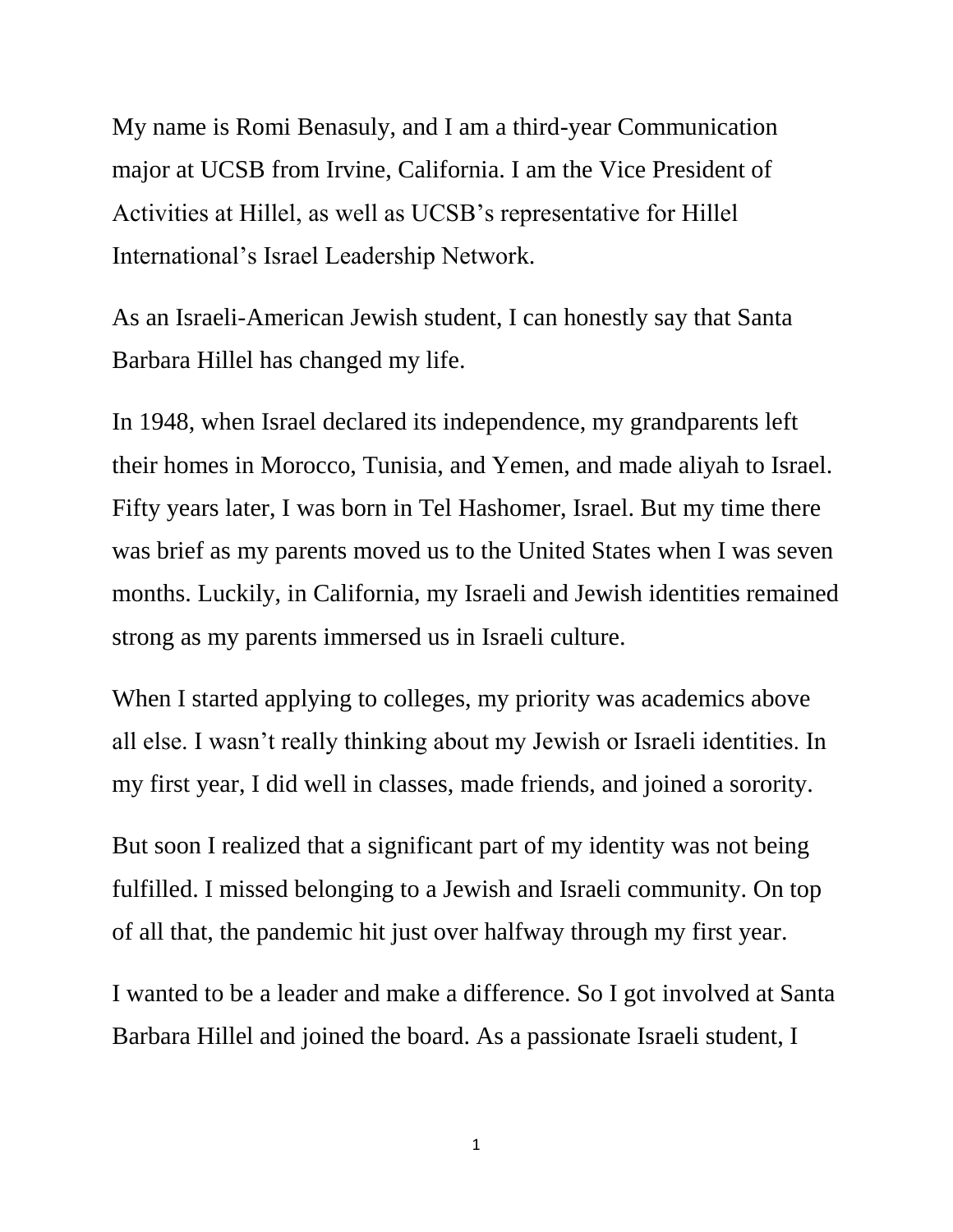was immediately drawn to becoming the Israel Education and Programming Chair.

This was during the first full year of the pandemic, which made everything very difficult. Our team was able to put on a couple of successful events over Zoom, but it wasn't the same. Virtual Hillel was better than nothing, but we struggled.

Later in my sophomore year, when school was still online, we faced a challenge that brought our community together. The conflict between Israel and Gaza last May incited rampant anti-Israel sentiment nationwide. UCSB was no exception. In response to this crisis, Hillel convened and facilitated a zoom conversation between Jewish students and top UCSB administration, along with facilitating a dialogue within the Jewish student community. This dialogue lifted our spirits and helped prepare us for the next challenge.

On May 25th last year, a BDS resolution to divest from US companies doing business with Israel was brought up in our student government, setting into motion an eleven-hour long overnight meeting. Despite the odds, during a time when Israel was being demonized, Hillel helped us organize strategically so we could prevail and defeat BDS. With Hillel's support and guidance, UCSB has faced down BDS motions annually nearly every year since 2013.

2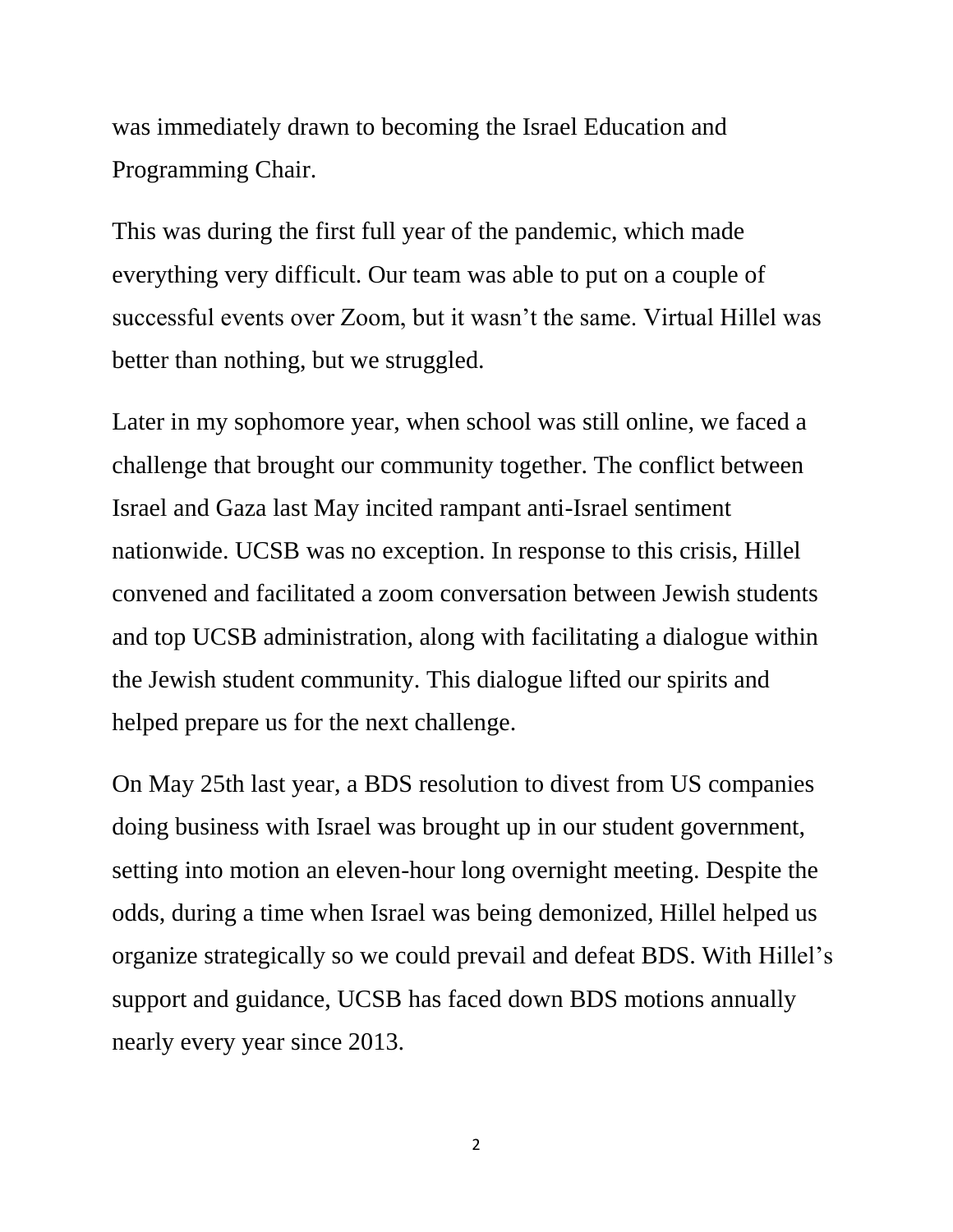Thankfully, this past year has been so much better. UCSB and Hillel have reopened in person and that has made such a difference.

This fall I returned to Santa Barbara eager to get started in Jewish leadership. I became involved in the Israel Leadership Network, I was selected for an executive position in Hillel as the Vice President of Activities, and I became a Mishelanu Fellow, which is our Israeli Cultural Club. This year, I have taken two courses of study with Hillel an Israel Learning Fellowship and a Jewish Learning Fellowship. Through these courses, I have connected to new aspects of my Jewish identity and have learned about marginalized Jewish communities in Israel, something that I was never taught before.

Earlier this month, my Hillel experience peaked with helping plan and run Israel Peace Week. This brought together the entire Jewish community for everything from Tel Aviv beach day to a Yom Hazikaron memorial ceremony. Every day we had huge events, sharing our pride and our joy. Due to Hillel and Liv's hard work, many hundreds of students participated.

This time, we were able to build community in a positive way.

All this helped us become prepared for what came to UCSB just last week. The anti-Israel group SJP put up a wall of lies in the middle of campus. While its presence did not come as a surprise to us, it was nevertheless disheartening and damaging to our community. Rabbi Evan

3